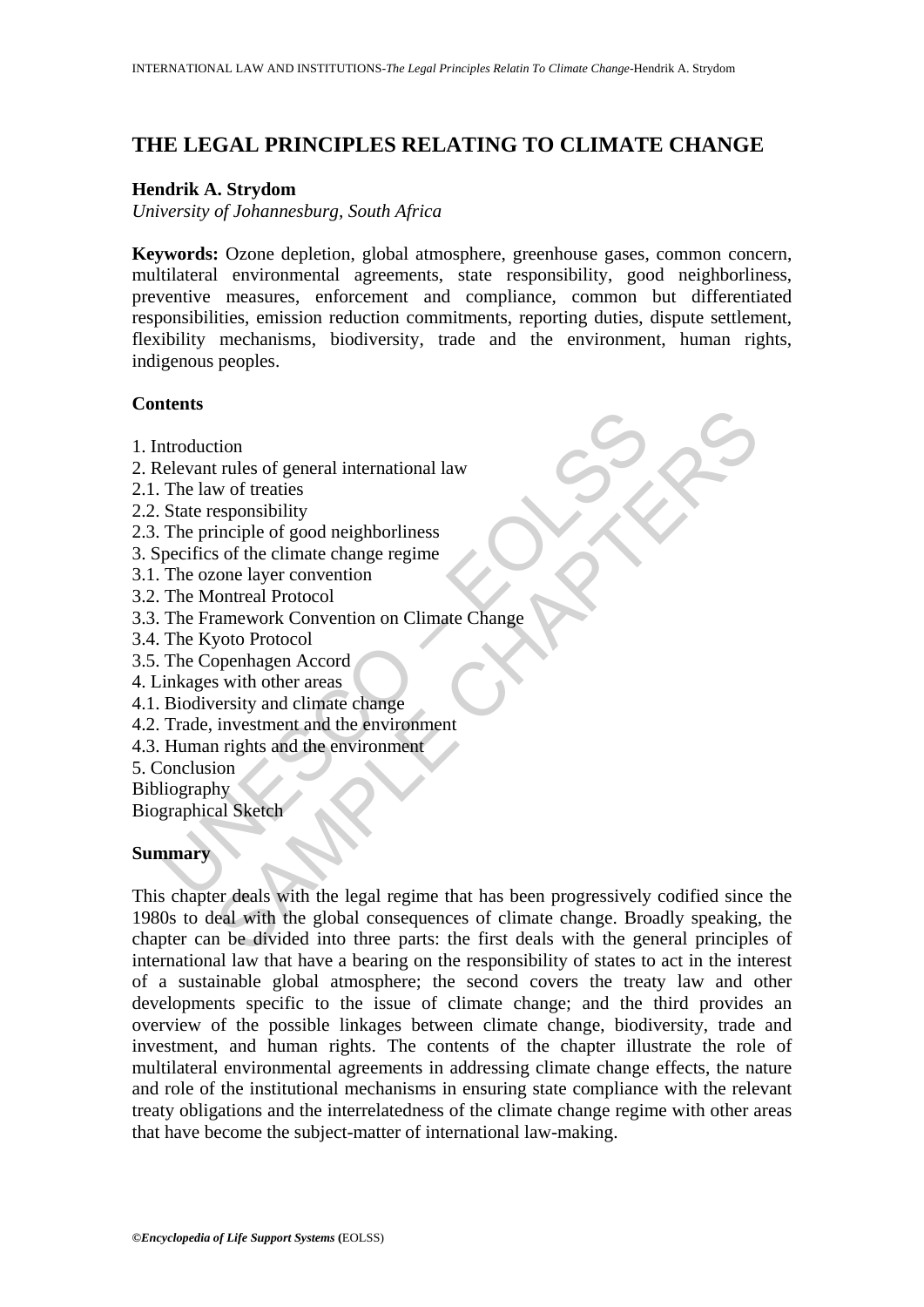#### **1. Introduction**

Depletion of the ozone layer and climate change are the two main threats to the composition of and natural changes in the global atmosphere, a phenomenon that is now indisputably linked to the production and use of ozone depleting chemicals and anthropogenic increases in greenhouse gases. From a legal regulatory point of view the global atmosphere is not susceptible to a conceptualization that depicts it as "common property" or a "common heritage". Rather, it has a distinct status which requires it to be treated as a global unity with the result that any measurable threat to its sustainability is treated as a common concern of mankind. The status of common concern is especially significant in understanding the current approach to prevention of harm and the enforcement of compliance with legal principles as matters in which all states have a legal interest as part of their global environmental responsibility and from which they derive common benefits. Therefore, the concept of 'common concern' does not so much refer to certain areas or resources but to specific environmental processes or protective actions in response to changes in the atmosphere and the harmful effects thereof. This also explains one of the key elements of any common concern regime, namely the regulation of an equitable sharing of the burdens and responsibilities of cooperation and commitments.

ve common benefits. Therefore, the concept of 'common concern<br>r to certain areas or resources but to specific environmental proc<br>ons in response to changes in the atmosphere and the harmful el<br>explains one of the key eleme mon benefits. Therefore, the concept of 'common concern' does not so ntain areas or resources but to specific environmental processes to protect search and the name prefere and the harmful effects thereof.<br>In some of chapt Since the 1970s the very nature of the phenomena of ozone depletion and climate change has brought into sharp focus the legal complexity surrounding the protection of the atmosphere as well as the difficult choices states, that find themselves at different levels of economic and industrial development, are bound to make in complying with their national and international obligations. At the same time legal scholarship has extensively debated the question whether general international law principles provide adequate legal restraints on the production of harmful substances and emission levels or whether such restraints could only come about through international agreements in the form of multilateral conventions containing detailed and binding commitments agreed to by states and implemented under an international supervisory and monitoring treaty mechanism. Such agreements are often referred to as multilateral environmental agreements (MEA's). In practice both the issue of ozone layer depletion and climate change, like many other environmental issues, have become the subject-matter of MEA's, a development that has been motivated, amongst others, by the need for legal certainty and greater clarity with regard to the obligations assumed by the states parties to the agreement. In the case of the ozone layer the seminal MEA is the 1985 Vienna Convention for the Protection of the Ozone Layer which was negotiated under the auspices of the United Nations Environmental Programme (UNEP) and supplemented in 1987 by the Montreal Protocol on Substances that Deplete the Ozone Layer.These multilateral instruments entered into force on 22 September 1989 and 1 September 1989 respectively, and by 2010 had 196 ratifications each. For climate change the corresponding instruments are the United Nations Framework Convention on Climate Change (FCCC) of 1992 and the Kyoto Protocol of 1997. The former entered into force on 21 March 1994 and by 2010 had 194 ratifications. The Protocol, with its current 192 ratifications, entered into force on 16 February 2005.The most notable non-participant in the Kyoto process is the USA which alone is responsible for 25% of the world's greenhouse gas emissions. Neither of the above instruments should be seen as presenting a comprehensive and detailed regulation of the atmosphere. They are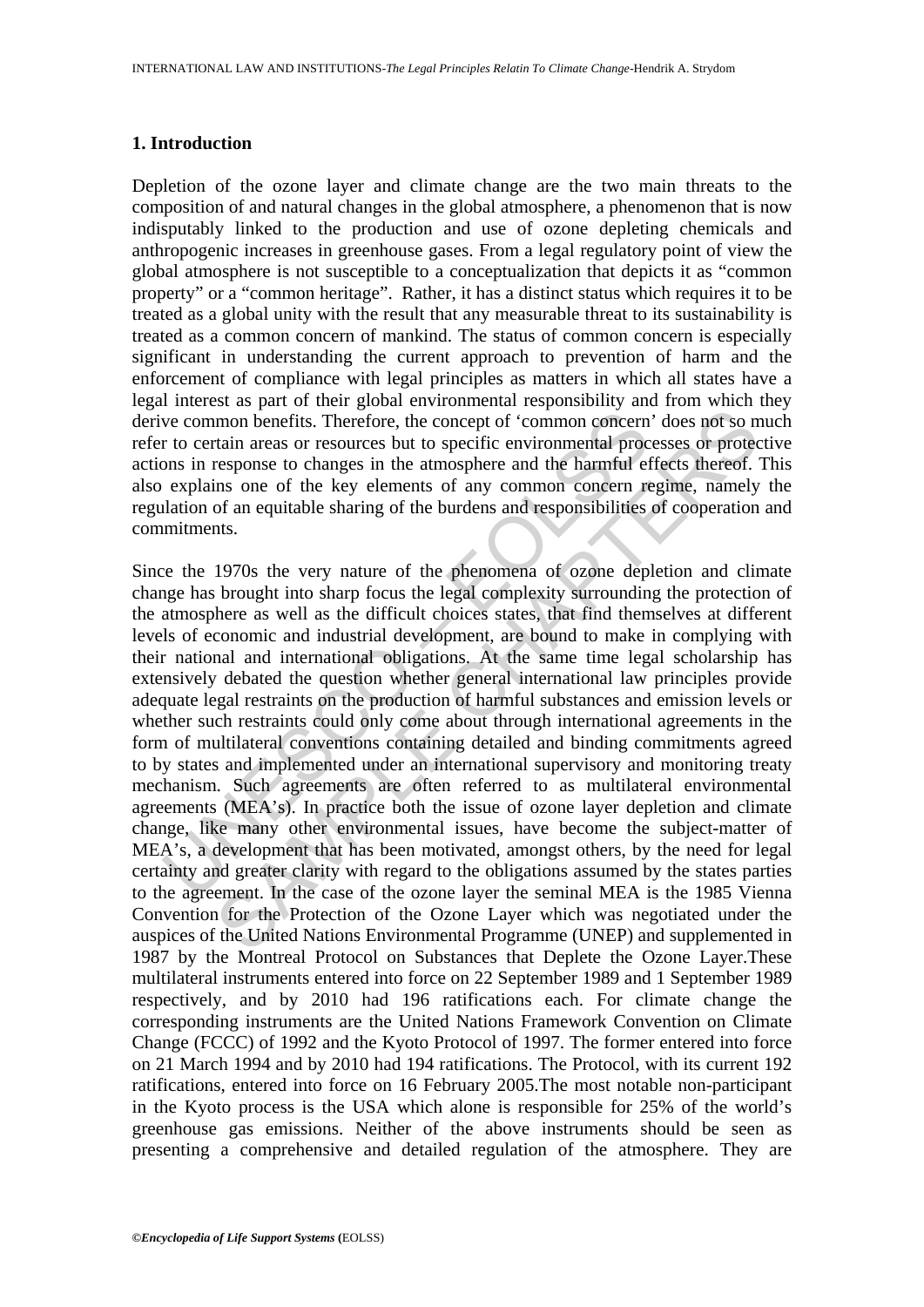designed as international framework instruments, establishing a process by means of which further agreement by the parties on specific climate change measures and policies, is supposed to come about.

nely judicial decisions and the writings of recognized jurists. However the this provision, dating from 1945, does not reflect gation modern state practice is making use of, especially forminantal law. For instance, beyond icial decisions and the writings of recognized jurists. However, it is generated that this provision, dating from 1945, does not reflect other sources modern state practice is making use of, especially in international law Although formal and binding instruments such as these are now the preferred method of law-making in the international community, many of the principles we find in such instruments are general international law principles developed by and drawn from a variety of sources. These sources derive their existence and authority from Article 38(1) of the Statute of the International Court of Justice as the sources the ICJ would normally look at in determining whether a particular rule or principle has binding legal force. The sources listed in Article 38(1) are international conventions establishing rules explicitly recognized by the states parties; international customary law as evidence of a general practice accepted as law; general principles of law; and, finally, subsidiary sources, namely judicial decisions and the writings of recognized jurists. However, it is generally accepted that this provision, dating from 1945, does not reflect other sources of obligation modern state practice is making use of, especially in international environmental law. For instance, beyond the listed sources of 'hard law', which contain legally binding obligations, a significant part of international environmental law has grown out of so-called 'soft law' principles which are not *per se* binding but which have laid the foundation for future legally binding obligations either because they have attained the status of customary international law over time or because they were codified in legally binding international conventions. The most widely recognized 'soft law' instruments that fall into this category are the Stockholm Declaration of the United Nations Conference on the Human Environment (1972) and the Rio Declaration on Environment and Development (1992) adopted by the United Nations Conference on Environment and Development (UNCED). The combination of traditional sources of international law and of specific environmental law sources, binding as well as nonbinding, has given rise to a large body of legal obligations which directly or indirectly determine the rights and duties of states with regard to the protection of the environment.

## **2. Relevant Rules of General International Law**

# **2.1. The Law of Treaties**

The primary source on the conclusion, entry into force, interpretation, enforcement, invalidity and termination of treaties is the 1969 Vienna Convention on the Law of Treaties. It defines a treaty as a written agreement between states which is governed by international law whatever its particular designation. This explains why the term 'treaty' is often used interchangeably with 'convention', 'agreement', 'protocol' or 'charter'. What counts are the substantive requirements and not the formal designation. For purposes of this chapter only a few *essentialia* of the law of treaties need to be singled out.

At the international level a state establishes its consent to be bound by a treaty through ratification, acceptance, approval or accession. For a treaty to have domestic legal effect an additional act of incorporation in accordance with national law is usually required.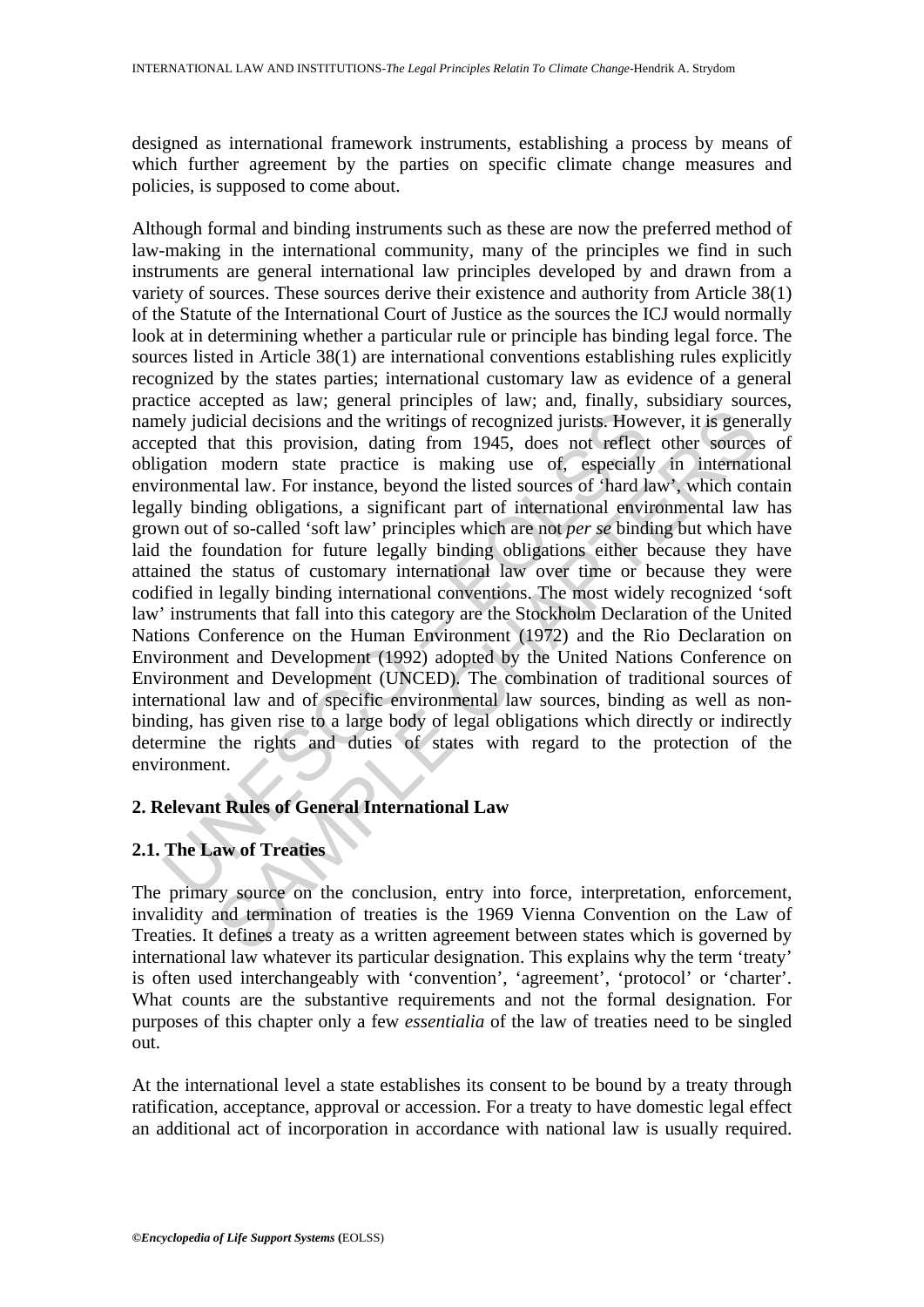This often takes the form of parliamentary legislation by means of which the treaty will be given domestic legal effect.

Once a treaty is in force and binding on a state that state is under a legal obligation to perform the treaty in good faith. The 'good faith' obligation is considered as one of the basic principles governing the creation and performance of legal obligations in international law, irrespective of the source of the legal obligation. The principles of trust and confidence that underlie this obligation are inherent in international cooperation, which in many fields, is becoming increasingly essential, no less in matters involving the protection of the environment. The good faith obligation further means that a state may not invoke the provisions of its internal law as justification for its failure to perform the treaty.

termination or suspension of a treaty must be effected in accriptions of the Vienna Convention on the Law of Treaties and iniated or suspended. Non-compliance with this rule or the vision essential for the accomplishment o nation or suspension of a treaty must be effected in accordance with<br>ns of the Vienna Convention on the Law of Treaties and of the treaty to<br>r suspended. Non-compliance with this nule or the violation of a trus<br>or suspende The termination or suspension of a treaty must be effected in accordance with the prescriptions of the Vienna Convention on the Law of Treaties and of the treaty to be terminated or suspended. Non-compliance with this rule or the violation of a treaty provision essential for the accomplishment of the object or purpose of a treaty will constitute a material breach of the treaty. Such a breach will entitle the other parties to terminate the treaty or suspend its operation in whole or in part. Under certain conditions a state party may also invoke the disappearance or destruction of an object indispensible for the execution of the treaty, or a fundamental change of circumstances which has occurred since the time of conclusion of the treaty and not foreseen by the parties at the time as a ground for withdrawing from the treaty. The latter rule will only apply if the circumstances in question constituted an essential basis of the consent of the parties to be bound by the treaty and the effect of the change will radically transform the extent of the obligations still to be performed by the parties in terms of the treaty.

# **2.2. State Responsibility**

The concept of state responsibility in international law is used in the objective sense of breach of an obligation, which obligation could derive from either treaty law or customary international law. The principles relating to this concept have been subject to a codification process by the International Law Commission (ILC) which commenced in 1956 and which ended in 2001 with the publication of the ILC's Draft Articles on Responsibility of States for Internationally Wrongful Acts.

The basic approach to state responsibility is that any act or omission which constitutes a breach of an international obligation and which can be attributed to the state will render the state responsible in international law. Acts or omissions which can be attributed to the state are those of organs of the state; of persons or entities, which, although not organs of the state, are empowered by the law of the state to perform governmental functions; or of a person or group of persons acting on the instructions of, or under the direction or control of the state.

A state which is responsible for an internationally wrongful conduct is under an obligation to make restitution to the injured state which means that the situation must be restored to what it was before the wrongful conduct occurred. Restitution as a form of reparation in international law falls away if it is materially impossible to achieve or if it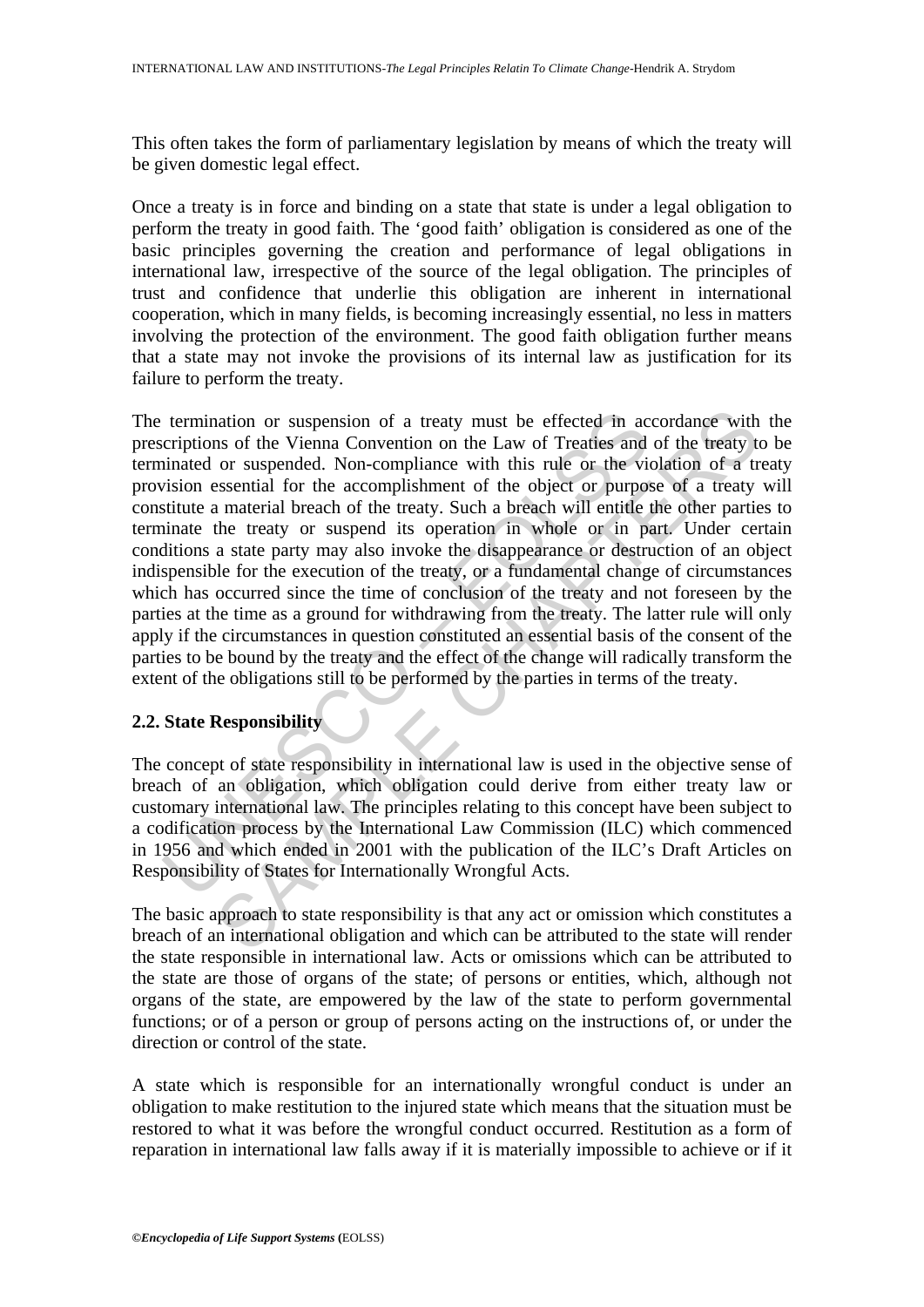involves a burden out of proportion to the benefit that could be derived from it. In such instances the responsible state is under an obligation to compensate the injured state for any financially assessable damage not covered under the restitution option. In the last instance, reparation may also take the form of satisfaction given by a state and which may take the form of an acknowledgment of the breach, an expression of regret, or a formal apology.

These well-established principles of state responsibility in international law may encounter serious obstacles in the context of the climate change phenomenon. Since a variety of state and non-state entities may contribute in various ways to factors causing climate change, determining whose wrongful conduct can causally be linked to the harmful consequence is virtually impossible. In the second instance, since it is the atmosphere which is affected and not necessarily a specific state interest, identifying the injured state for purposes of reparation becomes equally problematic.

red state for purposes of reparation becomes equally problematic.<br>
multilateral nature of contemporary legal obligations, especially<br>
motion of 'common concern' which has given rise to the legitin<br>
mrational community as a is effortable and the content of the relationships between states. The procedure of content of contemporary legal obligations, especially in the contest of 'common concern' which has given rise to the legitimate interest o The multilateral nature of contemporary legal obligations, especially in the context of the notion of 'common concern' which has given rise to the legitimate interest of the international community as a whole (i.e. *erga omnes* obligations) has in some way been recognized by Article 48 of the ILC's Draft Articles. In terms of this provision any state other than an injured state, may invoke a remedy if the obligation breached is owed to a group of states and is aimed at the protection of the collective interests of the group, or, if the obligation is owed to the international community as a whole. In such instances the state invoking the breach may claim from the responsible state the cessation of the wrongful act, an assurance of non-repetition of the wrongful conduct and the performance of any applicable obligation of reparation in terms of the Draft Articles. Despite the concession made to claims by non-injured states and the concept of a collective interest, this article has not overcome the problems associated with identifying a responsible state and with the classical forms of reparation which are still based on bilateral relationships between states.

It is for these reasons that the current climate change regime has opted for multilateral compliance procedures established in terms of the relevant treaties themselves and aimed at an agreed and negotiated implementation of the states parties' differentiated responsibilities under a treaty-based monitoring mechanism. These procedures, discussed later on in this chapter, do not replace but supplement the ordinary, strictly judicial remedies for dispute settlement in international law.

## **2.3. The Principle of Good Neighborliness**

The fundamental rule in international law that states are prohibited from using or threatening force against another state is also the basis for the rule that a state must not allow its territory to be used for acts that could compromise the territorial integrity or political independence of another state. What lies behind these rules is the principle of good neighborliness which has also assumed significant importance in environmental law. Consequently, it is now an established principle of customary international law and a cornerstone of international environmental law that states have, in accordance with the United Nations Charter and the principles of international law, the sovereign right to exploit their own natural resources pursuant to their own environmental policies. At the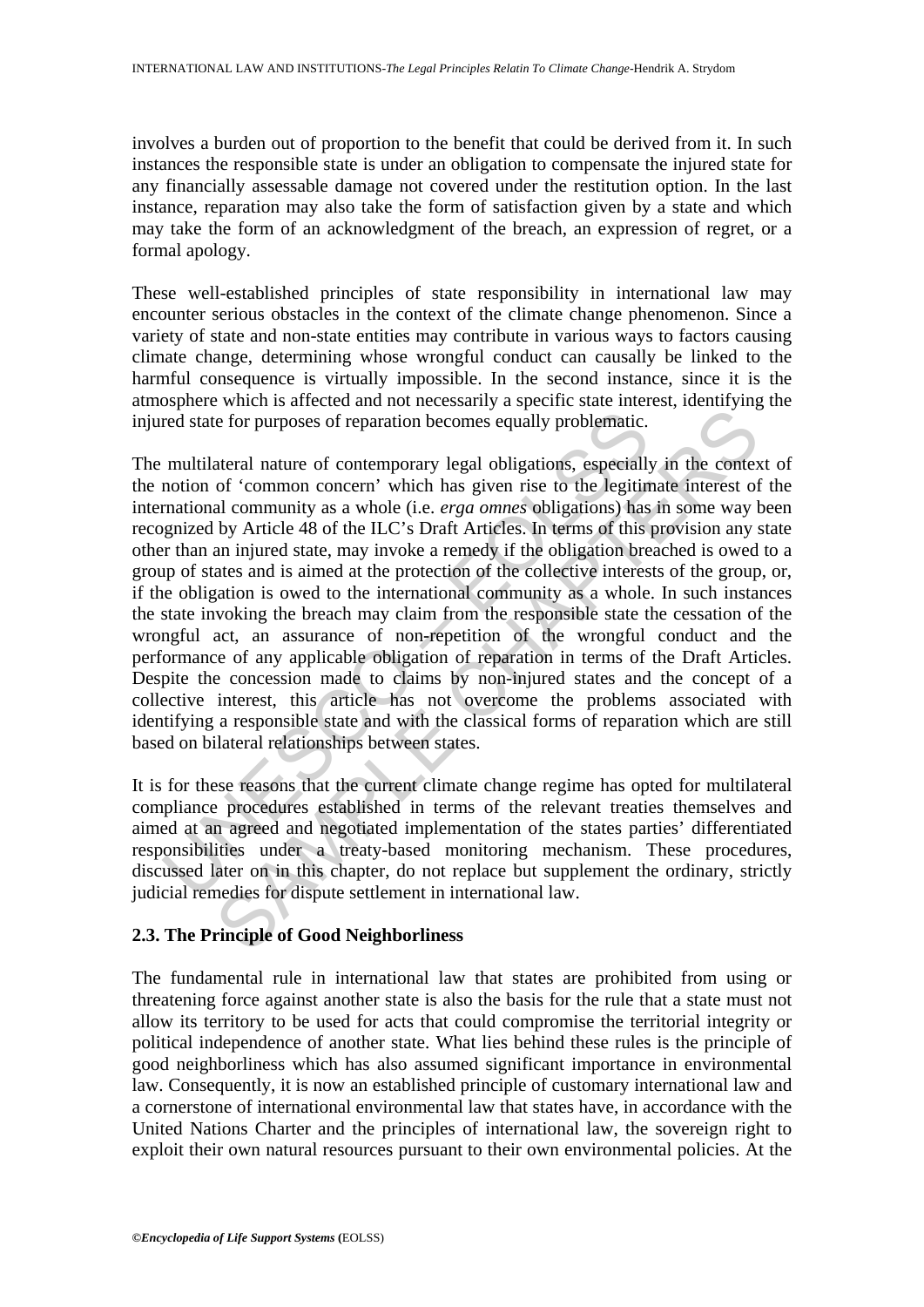same time, and as an integral part of this right, states have the duty to ensure that activities within their jurisdiction or control do not cause harm to the environment of other states or of areas beyond the limits of national jurisdiction.

The duty of a state to exercise control over activities under its jurisdiction or control is closely linked to the duty, in both the Stockholm and Rio Declarations, to develop, through international cooperation, international as well as national law regarding liability and compensation for the victims of pollution and other environmental damage, even if it occurs in areas beyond their jurisdiction. The responsibility of states in this regard accords with the general obligation, especially well-settled in human rights law, to ensure that effective remedies are available for someone seeking redress for the violation of a right or interest.

principle of good neighborliness further requires preventive me<br>state when necessary to avoid activities which take place in its te<br>rol or jurisdiction and which may cause significant damage to t<br>her state or to areas beyo ple of good neighborliness further requires preventive measures to be twhen necessary to avoid activities which take place in its territory or under the place to the environment damage to the environment term or areas beyo The principle of good neighborliness further requires preventive measures to be taken by a state when necessary to avoid activities which take place in its territory or under its control or jurisdiction and which may cause significant damage to the environment of another state or to areas beyond its jurisdiction. In both the Nuclear Weapons case (ICJ Advisory Opinion, 1996) and the Pulp Mills case (Argentina v Uruguay, ICJ case no 135, 20 April 2010) the International Court of Justice has affirmed the customary law status of the principle of prevention.

To act preventively, states may be required to adopt a precautionary approach to the assessment of the risk of future harm which could necessitate the taking of anticipatory action. In its present form the precautionary approach originates from the *Vorzorgeprinzip* in German law and since the1980s has become explicitly accepted in several national legal systems and in environmental law treaties for the purpose of assessing and managing environmental risk in circumstances of scientific uncertainty.

Applying the precautionary approach could involve a complex balancing act between costs and risks, between the overall economic and social advantages of the activity and its potential harm and between the degree of risk of significant harm and the availability of means to prevent the harm from occurring, etc.

In essence the obligation of a state to take preventive action is one of due diligence against which the conduct of the state in question must be examined. At the national level this will involve an enquiry about the appropriateness and effectiveness of the state's legal, governance and administrative system to achieve the necessary objectives, while at the international level it is a question about the state's compliance with its obligation to cooperate with other states in good faith, which is universally recognized as one of the basic principles governing the creation and performance of all legal obligations in international law. In the environmental law field, this obligation has often been applied in relation to the exchange of information, notification, consultation and monitoring when activities over which states exercise control involve a significant risk of environmental harm.

# **3. Specifics of the Climate Change Regime**

## **3.1. The Ozone Layer Convention**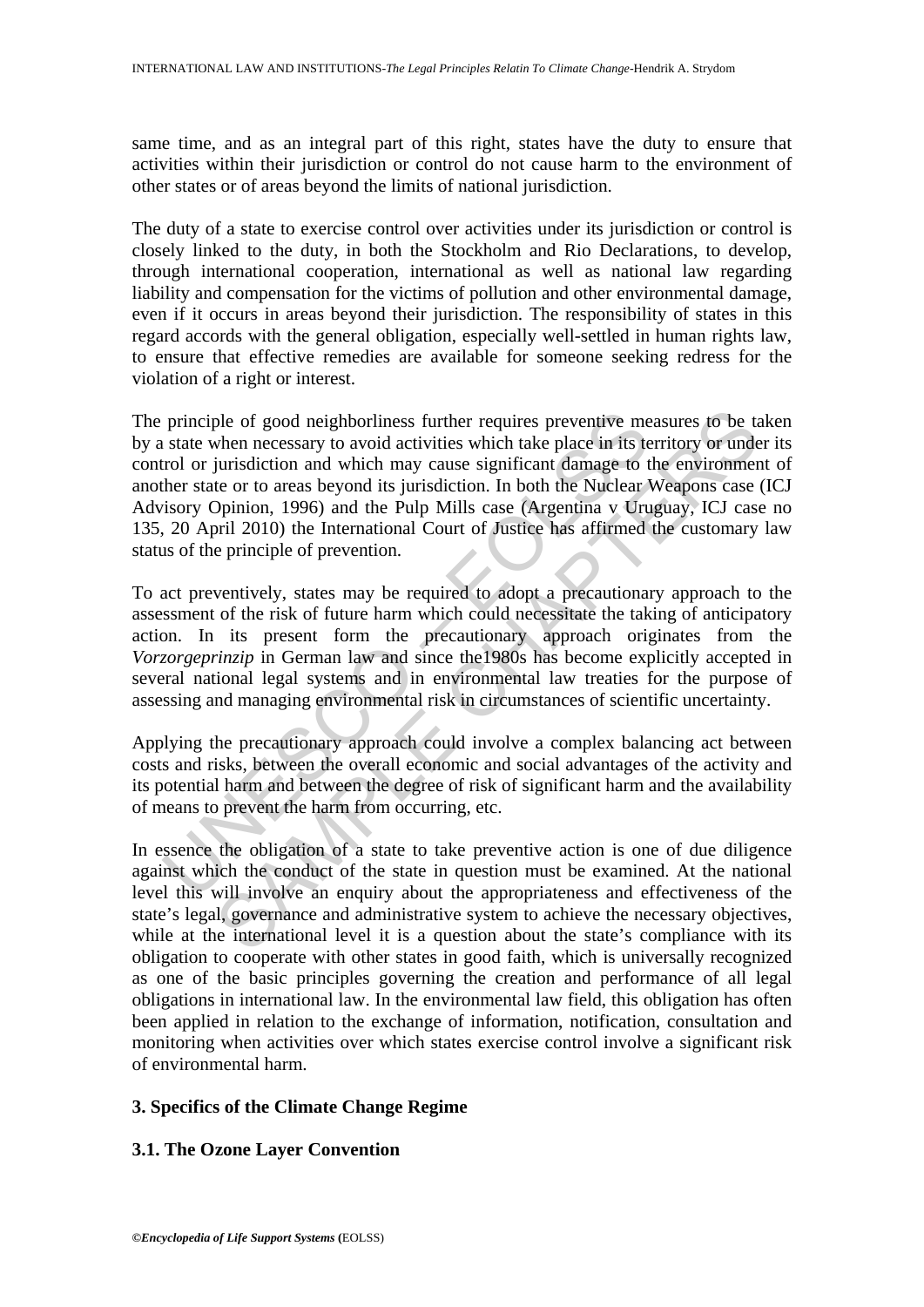#### **3.1.1General**

The primary source of legal obligations for the protection of the ozone layer is the 1985 Vienna Convention for the Protection of the Ozone Layer which was supplemented in 1987 by the Montreal Protocol on Substances that Deplete the Ozone Layer as adjusted or amended in 1990, 1992, 1995, 1997 and 1999.

Scientific discoveries in the seventies confirmed that a range of substances containing the chemical elements of carbon, nitrogen, chlorine, bromine and hydrogen have the potential of modifying the chemical and physical properties of the ozone layer which is located in the earth's stratosphere some twelve to forty kilometers above the earth's surface and which serves to protect life on the planet from the damaging consequences of the sun's ultraviolet radiation. The adverse effects which the Ozone Convention sets out to address are changes in the physical environment, including climatic changes which have significant harmful consequences for human health or for natural and managed ecosystems(Art 1(2)). In providing a framework for measures to be taken in addressing these adverse effects, the Convention confirms that the right to exploit natural resources is coupled with the obligation of states to prevent harm ensuing from activities under their control; that precautionary measures need to be taken and that the measures envisaged by the Convention require international cooperation and action.

## **3.1.2. The Nature and Scope of the Convention Obligations**

to address are changes in the physical environment, including<br>ch have significant harmful consequences for human health (anged ecosystems(Art  $1(2)$ ). In providing a framework for measures<br>ressing these adverse effects, t ress are changes in the physical environment, including climatic changes ress are changes in the physical environment, including climatic changes eigenficant harmful consequences for human health or for natural cosystems(A It is required under Article 2 of the Convention that states parties take *appropriate measures* against the adverse effects resulting or likely to result from human activities which modify or are likely to modify the ozone layer. The emphasis on *appropriate measures* implies that the measures chosen and adopted by the state in question must be *suitable* to the achievement of the objective, i.e, reducing or eliminating the use of substances that cause the adverse effects. Measures must furthermore be based on relevant scientific and technical considerations and may differ depending on the means at the disposal of states and on their capabilities.

In complying with these obligation states parties must cooperate in assessing the effects of human activities on the ozone layer and in the formulation of agreed measures and standards for the implementation of the convention. At the domestic level states parties are required to adopt such legislative, administrative and policy measures that are appropriate for the control, limitation, reduction or prevention of human activities under their jurisdiction or control when such activities are likely to adversely affect or modify the ozone layer.

The scientific assessment and systematic monitoring of the physical and chemical processes that may affect the ozone layer states parties are required to conduct research and cooperate on, (Article 3 read with Annex I) relate to what the convention identifies as 'major scientific issues'. The areas in which these issues occur are: the physics and chemistry of the atmosphere; health, biological and photo-degradation effects; and effects on climate change. In complying with their duties in this regard, states parties must take into consideration the particular needs of developing countries when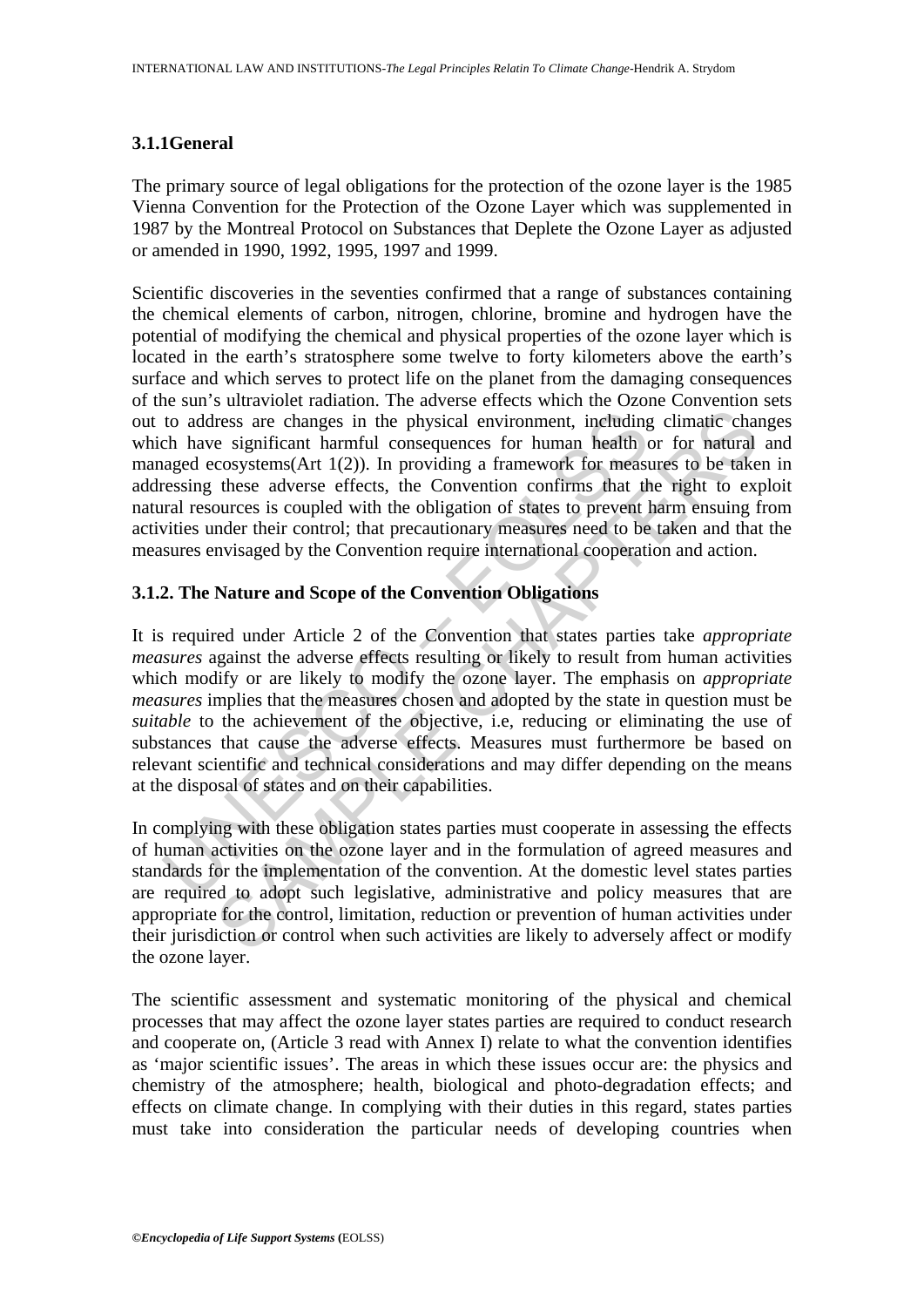promoting the appropriate scientific and technical training necessary for participating in the research and observations relating to the above issues.

A corresponding obligation is to cooperate in the legal, scientific and technical fields in terms of which parties must facilitate the exchange of scientific, socio-economic, commercial and legal information (Article 4 read with Annex II). The exchange of information and the cooperation required by the convention in facilitating such exchange remain subject to and must be consistent with national laws, policies and practices regarding patents, trade secrets and protection of confidentiality. Parties must further take into account the relationship between the information and the need for implementing the objectives of the convention, the cost involved in obtaining the information and whether any measures taken in complying with the obligation to cooperate in these areas are appropriate and equitable.

#### **3.1.3. Enforcement and Compliance Mechanism**

3. Enforcement and Compliance Mechanism<br>
2. Enforcement and Compliance Mechanism<br>
2. Enforcement and Compliance Mechanism<br>
he Parties (COP) which meets in ordinary sessions at such r<br>
termined by the COP as well as in such Fractrich and Compliance Mechanism<br>
So made in Article 6 of the convention for the establishment of a Confer-<br>
ties (COP) which meets in ordinary sessions at such regular interval<br>
by the COP as well as in such extraordina Provision is made in Article 6 of the convention for the establishment of a Conference of the Parties (COP) which meets in ordinary sessions at such regular intervals as determined by the COP as well as in such extraordinary sessions as may be deemed necessary from time to time. The function of the COP, which is assisted by a secretariat, is to keep under continuous review the implementation of the convention and for that purpose it may take any action required for the achievement of the objectives of the convention. In addition to this general function, the COP is also empowered to perform a number of additional functions relating to the assessment and exchange of scientific and other information, the harmonization of measures aimed at minimizing the effects of substances harmful to the ozone layer, the adoption of programmes for research and the consideration and adoption of amendments, protocols and annexes to the convention. The United Nations, its specialized agencies as well as any state not party to the convention, or any governmental or non-governmental agency may be represented at meetings of the COP and enjoy observer status unless objected to by one third of the parties present.



#### **Bibliography**

- - -

Anaya, S.J., (2004) *Indigenous Peoples in International Law*. New York: Oxford University Press. [A well-respected source on international legal developments relating to the rights and interests of indigenous peoples].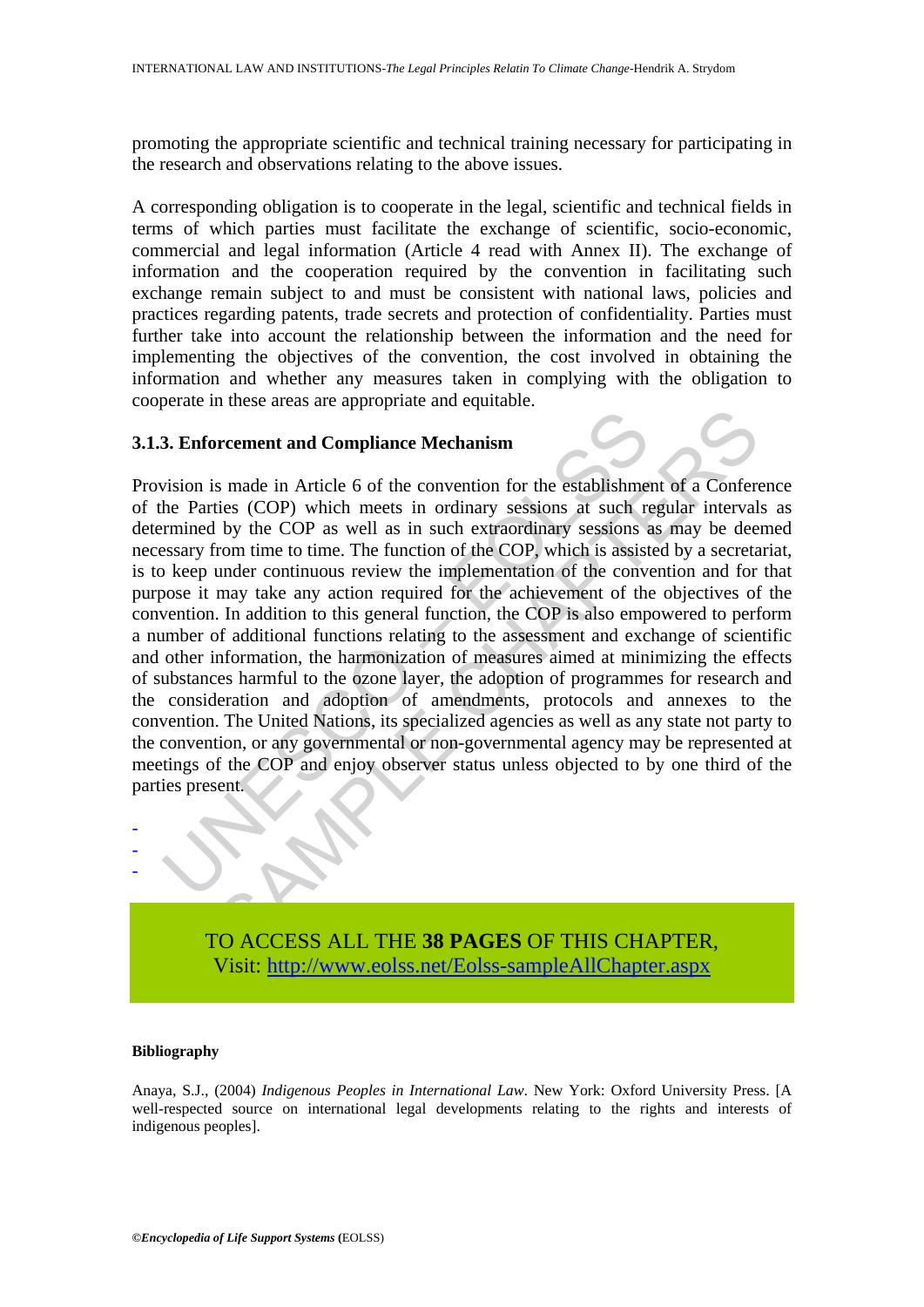Barsh, R.L. (2007) "Indigenous Peoples" Bodansky, D., Brunneé, J. and Hey, E (eds) (2007) *The Oxford Handbook of International Environmental Law*, 829-852. Oxford: Oxford University Press. [A commendable account of indigenous rights and the environment].

Birnie, P., Boyle, A. and Redgwell, C. (2009) *International Law and the Environment*. Oxford: Oxford University Press. [A standard and indispensible work, now in its third edition, on the subject].

Bodansky, D., (2010) "The Copenhagen Climate Change Conference: A Postmortem", *American Journal of International Law*, 104:2, 230-240. [This article deals with the key elements of the Copenhagen Accord and its potential meaning for future negotiations].

Bodansky, D., Brunneé, J. and Hey, E (eds) (2007) *The Oxford Handbook of International Environmental Law*. Oxford: Oxford University Press [This work contains a collection of essays by different authors examining international environmental law from a broader policy and theoretical perspective, drawing from disciplines such as political science, economics and philosophy].

Burns, W.C.G., & Osofsky, H.M. (eds) (2009) *Adjudicating Climate Change*: Cambridge: Cambridge University Press [This volume deals with the implications and use of petitions and lawsuits at the national and international levels to combat climate change].

Cotula, L., (2006) "Stabilization Clauses and the Evolution of Environmental Standards in Foreign Investment Contracts" *Yearbook of International Environmental Law* 17, 111-138. [This contribution explains how the duties of states to comply with international environmental standards are starting to influence the terms and conditions of foreign investment contracts].

Fauchald, O.K., (2006) "International Investment Law and Environmental Protection", *Yearbook of International Environmental Law* 17, 3-47. [A valuable account of developments aiming at making the legal protection of foreign investments and the protection of the environment mutually supportive].

ersity Press [This volume deals with the implications and use of peltitions and literational levels to combata climate change].<br>
I.a, L., (2006) "Stabilization Clauses and the Evolution of Environmental<br>
I.a, L., (2006) "S Francioni, F., (2006) "WTO Law in Context: The Integration of International Human Rights and Environmental Law in the Dispute Settlement Process", Sacerdoti, G., Yanovich, A. and Bohanes, J. (eds) *The WTO at Ten: The Contribution of the Dispute Settlement System*, 143-154. Cambridge: Cambridge University Press. [Provides a commentary on how the law of the World Trade Organization relates to other branches of international law, in particular human rights and environmental law].

Freestone, D., and Streck, C. (eds) (2005) *Legal Aspects of Implementing the Kyoto Protocol Mechanisms: Making Kyoto Work*. Oxford: Oxford University Press. [This work contains a collection of chapters by different authors detailing the legal aspects of the implementation mechanisms created by the United Nations Framework Convention and the Kyoto Protocol].

Gillespie, A. (2007) *Protected Areas and International Environmental Law*. Leiden: MartinusNijhoff. [A comprehensive account of the various legal regimes applicable to the identification, declaration and conservation of ecologically significant areas].

is This volume deals with the implications and use of petitions and lawsuits at the nature and levels to combat climate change].<br>
2006) "Stabilization Clauses and the Evolution of Environmental Standards in Forontracts" *Y* Honkonen, T., (2009) "The Principle of Common but Differentiated Responsibility in the Post-2012 Climate Negotiations", *Review of European Community & International Environmental Law*, 18, 257- 267. [This article deals with the differentiated nature of responsibilies imposed on developed and developing countries including the resultant responsibilities under Artciles 3(1) and 4 of the United nations Framework Convention on Climate Change].

Montt, S., (2009) *State Liability in Investment Treaty Arbitration*. Oxford: Hart. [A comprehensive work on investment treaties covering inter alia the relevance of environmental measures in limiting the activities of foreign investment projects].

Norton, J.J., and Bloodworth, T.L. (eds) (1995) *NAFTA and Beyond: A New framework for Doing Business in the Americas*. Dordrecht: MartinusNijhoff. [A commendable guide to NAFTA law, covering also the environmental investment provisions of NAFTA].

Ragazzi, M. (ed) (2005) *International Responsibility Today: Essays in Memory of Oscar Schachter*. Leiden: MartinusNijhoff. [A commendable collection of essays on state responsibility in international law, including with regard to the protection of the environment].

Rajamani, L., (2000) "The Principle of Common but Differentiated Responsibility and the Balance of Commitments under the Climate Regime", *Review of European Community & International*